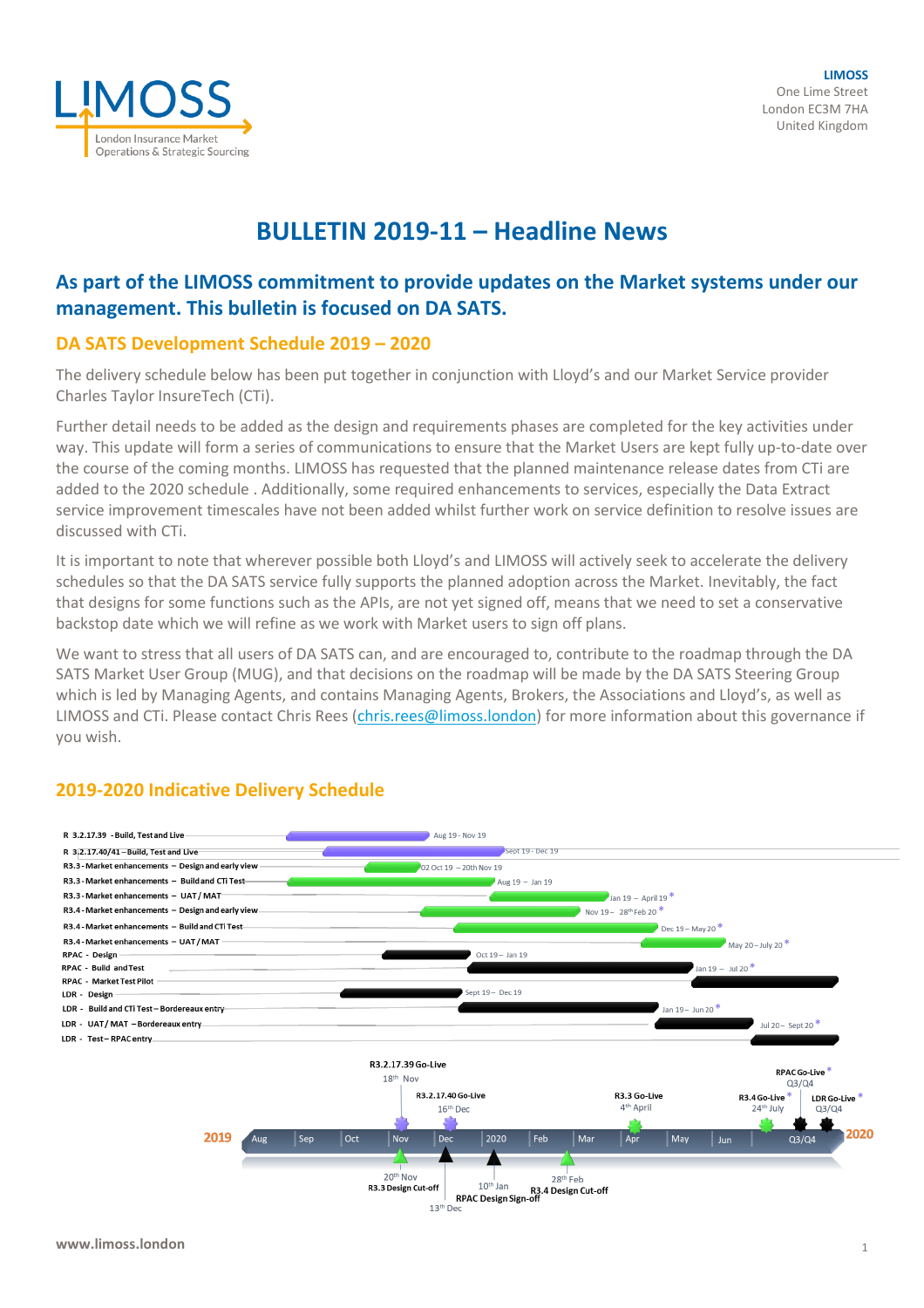## **Service Improvements & Scope**

#### • **DA SATS Platform Stability & Service Scope Improvements**

This LIMOSS driven activity with CTi is structured around stability and improvements to the existing DA SATS platform. The focus of LIMOSS will be on remediating service gaps in the Data Extraction application and a short term focus on delivery of defect fixes for the application.

Pre-Christmas two defect fix enhancements against ordered production incidents and defect priorities:

- I. R39 went live on the 16.11.19 and a combined release R40/41 is scheduled to go live on the 14.12.19;
- II. R40/41 scope and timelines for release has been published through the appropriate Market User forums to ensure that the release process aligns to auditable quality gates. Encouragingly, LIMOSS has been able to agree the stand-up of a pre-production environment with CTi, this allows core Market users to test enhancement functionality and key defect fix changes on a mirror of their production instance. This increases the focus on quality and reduces the risk of service interruption as a result of application changes;
- III. R40/41 is the first release to adopt this approach, where possible we expect all future functional enhancements to follow a similar gated and quality controlled release process. Further plan information for Data Extract remediation activity will be shared once the internal reviews complete with CTi.

#### • **Service Scope - Dual Platform**

In tandem with defect and service remediation, LIMOSS will focus on the launch of DA SATS for dual platform users, so that company market business can be managed through the DA SATS processes. The dependency to novate the DA SATS contract to LIMOSS from Lloyd's has been the pre-requisite for the stand-up of the service. With legal processes and negotiations currently expected to complete in 2019, the scheduled roll-out for dual platform users is expected to commence in mid-February 2020 following completion of commercial and service definition and appropriate implementation activities for on-boarding company market coverholders. Separate plans and detail will be provided once the legal and commercial processes complete between LIMOSS and CTi.

## **Core Platform Change Activity Supporting DA SATS Adoption**

#### • **Enhancement Releases for the DA SATS Platform**

There are two core functionality enhancements planned for the first half of 2020. The scope of both these releases is driven from the prioritised user enhancement lists managed by the DA SATS Market User Group (MUG). These enhancements are designed to improve the data quality, add usability and processing functionality for mapping and reporting within the core DA SATS platform. The content of next release [R3.3] have already been approved and [R3.4] scope is scheduled to be completed and agreed in early 2020 (detail of the scope and changes for each release is embedded in the linked document below). In agreement with Market Users, a different delivery approach has been adopted, which is why there are early views of delivery represented in the schedules for the enhancement releases, so that the Market Users are able to see early sight of the improvements in the application. Opportunities to accelerate the delivery activity will be taken where possible and updates to the specific release plans will be made available as details becomes finalised.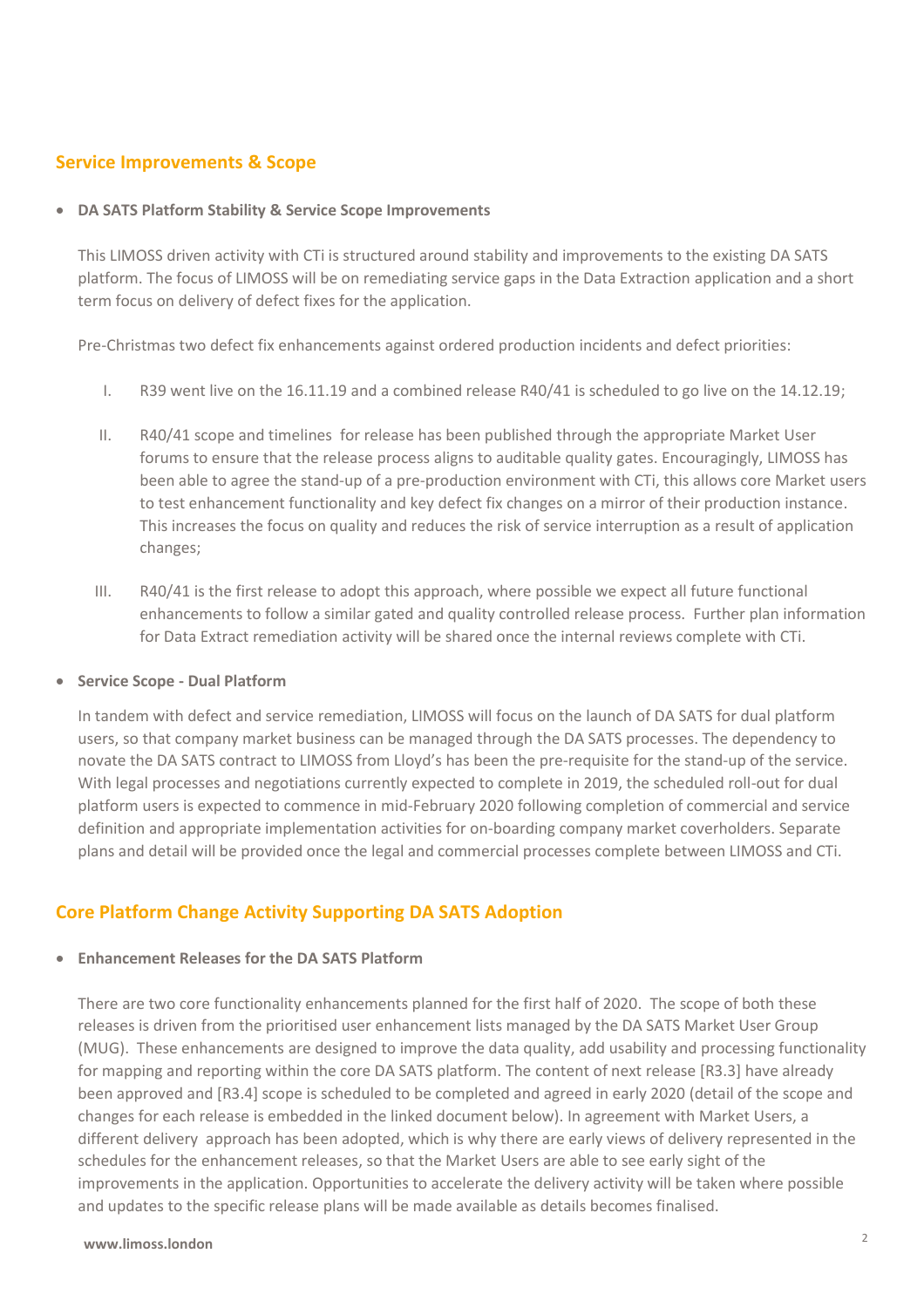

Additional enhancement requirements beyond scoped items already in the next releases [R3.3/3.4] can be captured and prioritised for delivery through the MUG with final sign-off through the DA SATS Steering Committee. Any functional or regulatory impacts on the DA SATS service will be captured through these processes, LIMOSS facilitates and manages the process alongside CTi.

### • **API Integration for DA SATS - Supporting Efficiency & Straight-Through-Processing**

The design of the Risk, Premium and Claims (RPAC) API in DA SATS to allow easier direct load and ingestion of DA data from other vendor systems into DA SATS alongside call-back of data from the DA SATS platform is a core Market integration delivery on the schedule for 2020. The technical integrations will provide the opportunity for enhancement of accessibility, quality, speed and reporting of data

The API design for DA SATS will complete fully in January 2020. The build and test phase, involving a small subset of vendors and market participants, has been estimated as a block of 6 months to end of June. This will be followed by a wider Market familiarisation and testing period lasting a further 3-6 months in 2020. The detailed build and implementation phases will be fully defined as the design is documented post January.

The RPAC API standard is available and in parallel with the CTi design work, LIMOSS/Lloyd's are actively engaging with the key MAs and suppliers / users of the other core coverholder systems and bordereaux management systems to discuss their processes and requirements for integrating APIs and data with the DA SATS platform. This should allow for a more effective API technical and end-to-end process testing phase and a possible reduction in the current 3-6 month allotted for familiarisation and Market testing. There will be specific communication from LIMOSS/Lloyd's with Market users once information is gathered from vendors and delivery plans become more defined.

#### • **Replacement of Lloyd's Direct Reporting System**

Lloyd's has agreed a development contract with CTi to build a replacement application for the Lloyd's Direct Reporting (LDR). The service will be based on the existing application used for DA SATS with the initial build using existing channel routing (existing ACORD XML and batch inputs methods) with a later phase utilising the RPAC APIs to make it easier to input and retrieve data into and from DA SATS.

The service design will complete in December 2019, with initial build for bordereau entry completing by end of Q2 2020 followed by user UAT and MAT phases and the final development and test of accessing data and callback using the RPAC API once approved and fully tested, currently phased at the end of 2020. There is no intention to retire the existing LDR channel without agreement that all application, service and performance is operating to requirements.

#### • **Improved Data Validation Supporting Processing Efficiency**

Alongside the core deliveries, during the course of 2020 data validation rules based on the Lloyd's coverholder mandatory data standards and user requirements will be developed, with implementation phasing agreed through the Market User forums as to when they can be applied to the DA SATS application. Further information will be supplied when implementation dates are agreed through the MUG.